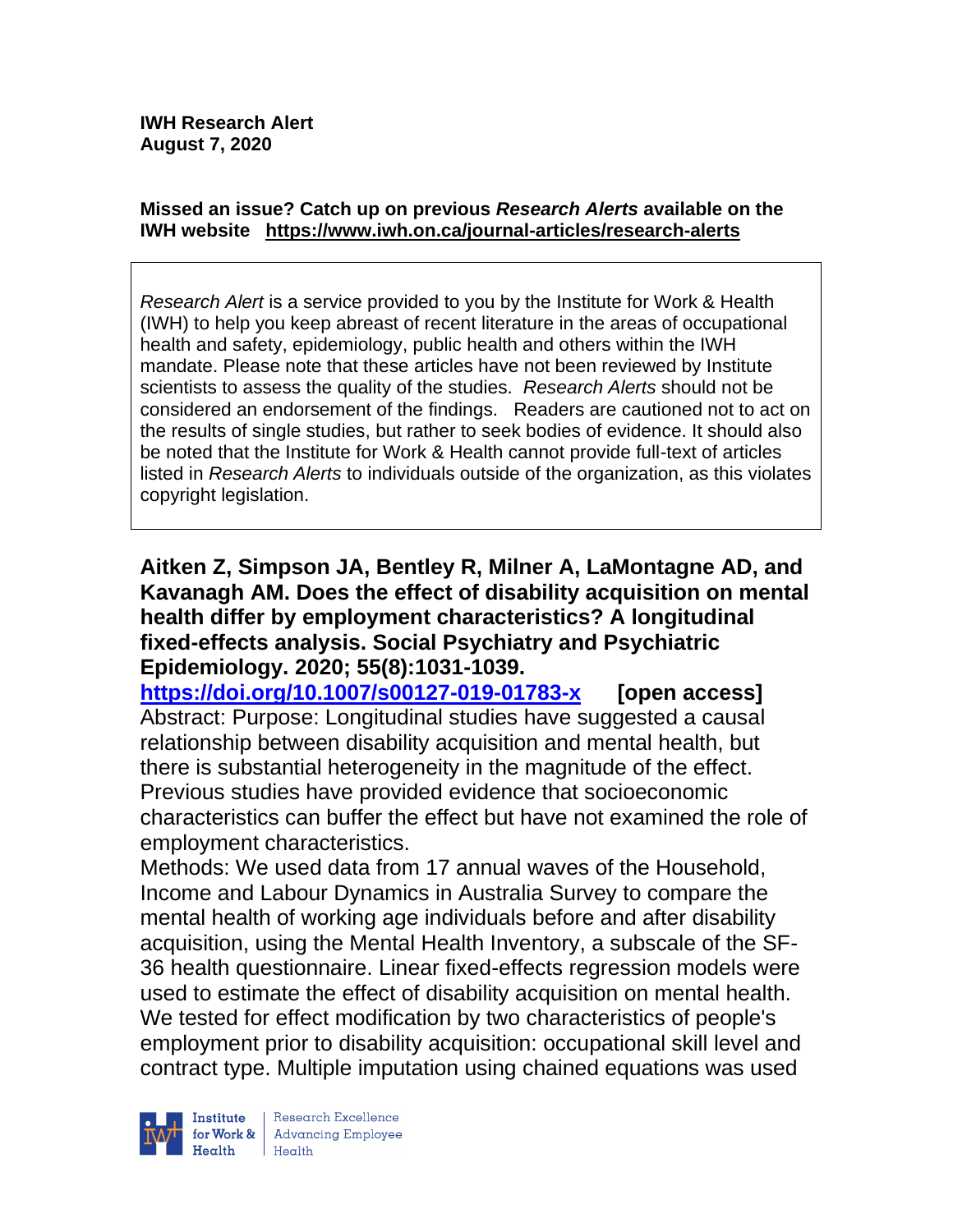to handle missing data.

Results: Disability acquisition was associated with a substantial decline in mental health score (estimated mean difference: - 4.3, 95% CI - 5.0, - 3.5). There was evidence of effect modification by occupational skill level, with the largest effects seen for those in lowskilled jobs (- 6.1, 95% CI - 7.6, - 4.5), but not for contract type. Conclusions: The findings highlight the need for social and health policies that focus on increasing employment rates, improving the sustainability of employment, and providing employment services and education and training opportunities for people who acquire a disability, particularly for people in low-skilled occupations, to reduce the mental health inequalities experienced by people with disabilities.

#### **Antosz P, Rembiasz T, and Verhagen H. Employee shirking and overworking: modelling the unintended consequences of work organisation. Ergonomics. 2020; 63(8):997-1009.**

**<https://doi.org/10.1080/00140139.2020.1744710> [open access]** Abstract: Underworking (i.e. shirking) and overworking of employees can have detrimental effects for the individual and the organisation. We develop a computational model to investigate how work structure, specifically the way in which managers distribute work tasks amongst employees, impacts work intensity and working time. The model draws on theories from economics, psychology and management, and on empirical observations. The simulations show that when managers correctly estimate task difficulty, but undervalue the employee's competence, opportunities for shirking are provided due to longer deadlines. Similarly, if managers overvalue the employee's competence, they set tighter deadlines leading to overwork. If task difficulty is misjudged, initially only influence on employee working time is observed. However, it gradually generates competence misjudgements, indirectly impacting the employee's effort level. An interaction between competence misjudgement and task uncertainty slows the manager's ability to correctly estimate employee competence and prolongs initial competence misjudgements. The study highlights the importance of applying dynamic modelling methods, which allows for testing theory assumptions in silico, generating new hypotheses and offers a foundation for future research. Practitioner summary: A computational model was developed to investigate how the structure of work allocation



Institute Research Excellence<br>
for Work & Advancing Employee<br>
Health<br>
Health Health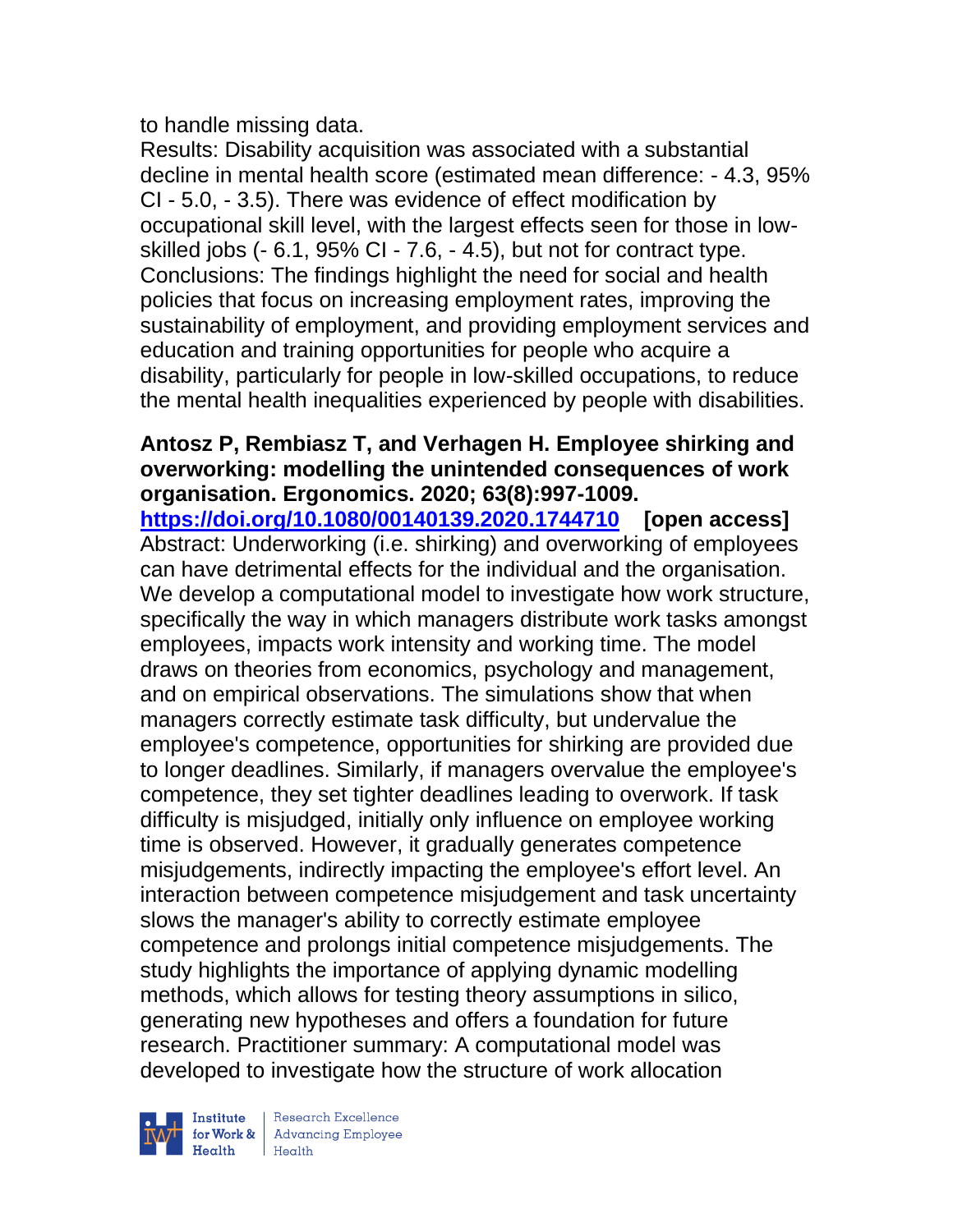influences opportunities for shirking and overworking by employees. The paper demonstrates how dynamic modelling can be used to explain workplace phenomena and develop new hypotheses for further research. Abbreviations: KSA: knowledge, skills, attitudes; MIT: motivation intensity theory

**Bilandzic A and Bozat-Emre S. Initial evaluation of Manitoba's cannabis surveillance system. Health Promotion and Chronic Disease Prevention in Canada. 2020; 40(7-8):245-249. <https://doi.org/10.24095/hpcdp.40.7/8.04> [open access]** Abstract: The Government of Manitoba created a cannabis public health surveillance system in 2018 in preparation for nonmedical cannabis legalization on 17 October, 2018. An initial evaluation was conducted to assess the usefulness, flexibility and simplicity attributes of the system, using an online stakeholder survey, website metrics, system analysis and interviews. Resulting recommendations included creating a detailed communication plan for surveillance products, changing the format and frequency of reporting, maintaining strong relationships with partners and building towards a centralized provincial substance use surveillance database and surveillance system

**Boyle CA, Fox MH, Havercamp SM, and Zubler J. The public health response to the COVID-19 pandemic for people with disabilities. Disability and Health Journal. 2020; 13(3):100943. <https://doi.org/10.1016/j.dhjo.2020.100943> [open access]** Abstract: With the rapidly changing landscape of the COVID-19 outbreak, how to best address the needs and continue to protect the health and well-being of people with disabilities (PwDs) is a global public health priority. In this commentary we identify three public health areas of ongoing need and offer possible strategies to address each. These areas include: the types of data that would help clarify risks for PwDs and help assure their safety long term; the prevention, treatment and mitigation measures for PwDs that are needed through the duration of the outbreak; and the issues of equity in access to and quality of medical care for PwDs. Because of the rapid nature of the public health response, it is critical to reassess and readjust our approach to best address the needs of PwDs in the months and



| Research Excellence for Work & Advancing Employee<br>Health Health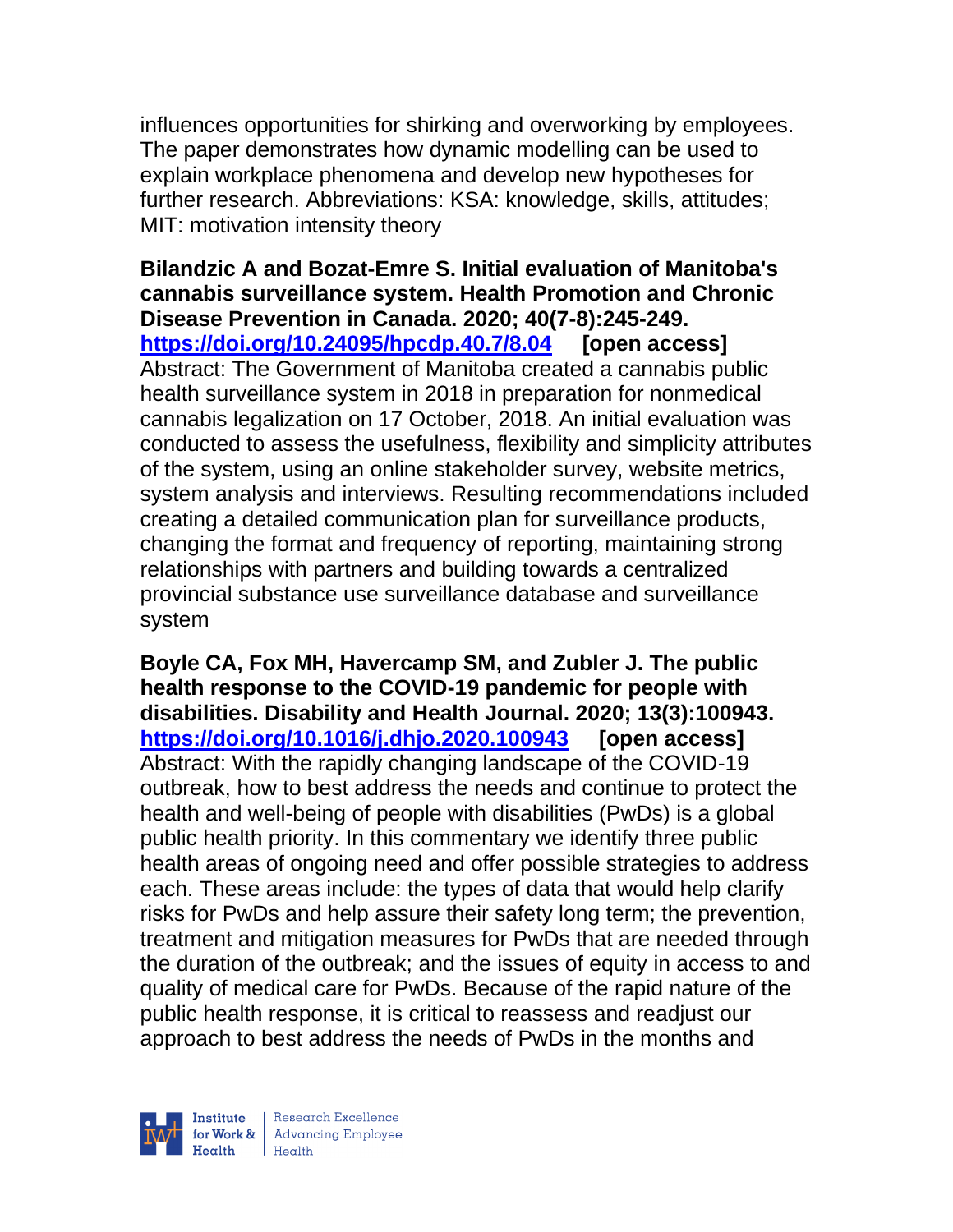years to come and to incorporate these new practices into future emergency preparedness responses

### **Colquhoun HL, Jesus TS, O'Brien KK, Tricco AC, Chui A, Zarin W, et al. Scoping review on rehabilitation scoping reviews. Archives of Physical Medicine and Rehabilitation. 2020; 101(8):1462-1469.**

### **<https://doi.org/10.1016/j.apmr.2020.03.015>**

Abstract: OBJECTIVE: To examine the extent, scope, and methodological quality of rehabilitation scoping reviews. DATA SOURCES: A comprehensive list of scoping reviews conducted in the broader health field (inception to July 2014), with a further update of that list (up to February 2017) using similar methods, including searching 9 electronic databases. STUDY SELECTION: Articles were included if they were scoping reviews within rehabilitation. Established review methods were used including (1) a PubMed filter detecting rehabilitation content and (2) title-and-abstract screening by 2 independent reviewers applied sequentially to articles from the existing list of scoping reviews and to the updated search results. Full-text articles were reviewed by 1 reviewer, with discrepancies resolved by another after pilot screening with > 80% agreement. Remaining discrepancies were resolved by external experts. DATA EXTRACTION: Two independent reviewers used piloted and standardized data extraction forms. DATA SYNTHESIS: We screened 1823 records, including 992 full texts, to identify 251 rehabilitation-related scoping reviews. Rehabilitation scoping reviews had an exponential yearly increase since 2008 (r(2)=0.89; P<.01). The literature addressed diverse topics (eg, spread over 43 condition groupings); 43% were published in Canada. Examples of methodological limitations included: 39% of reviews did not cite the use of a methodological framework, 96% did not include the appropriate flow diagram, 8% did not report eligibility criteria, and 57% did not report data extraction details. CONCLUSIONS: The increasing popularity of scoping reviews in rehabilitation has not been met by high standards in methodological quality. To increase the value of rehabilitation scoping reviews, rehabilitation stakeholders need to use existing methodological standards for the conduct, reporting, and appraisal of scoping reviews

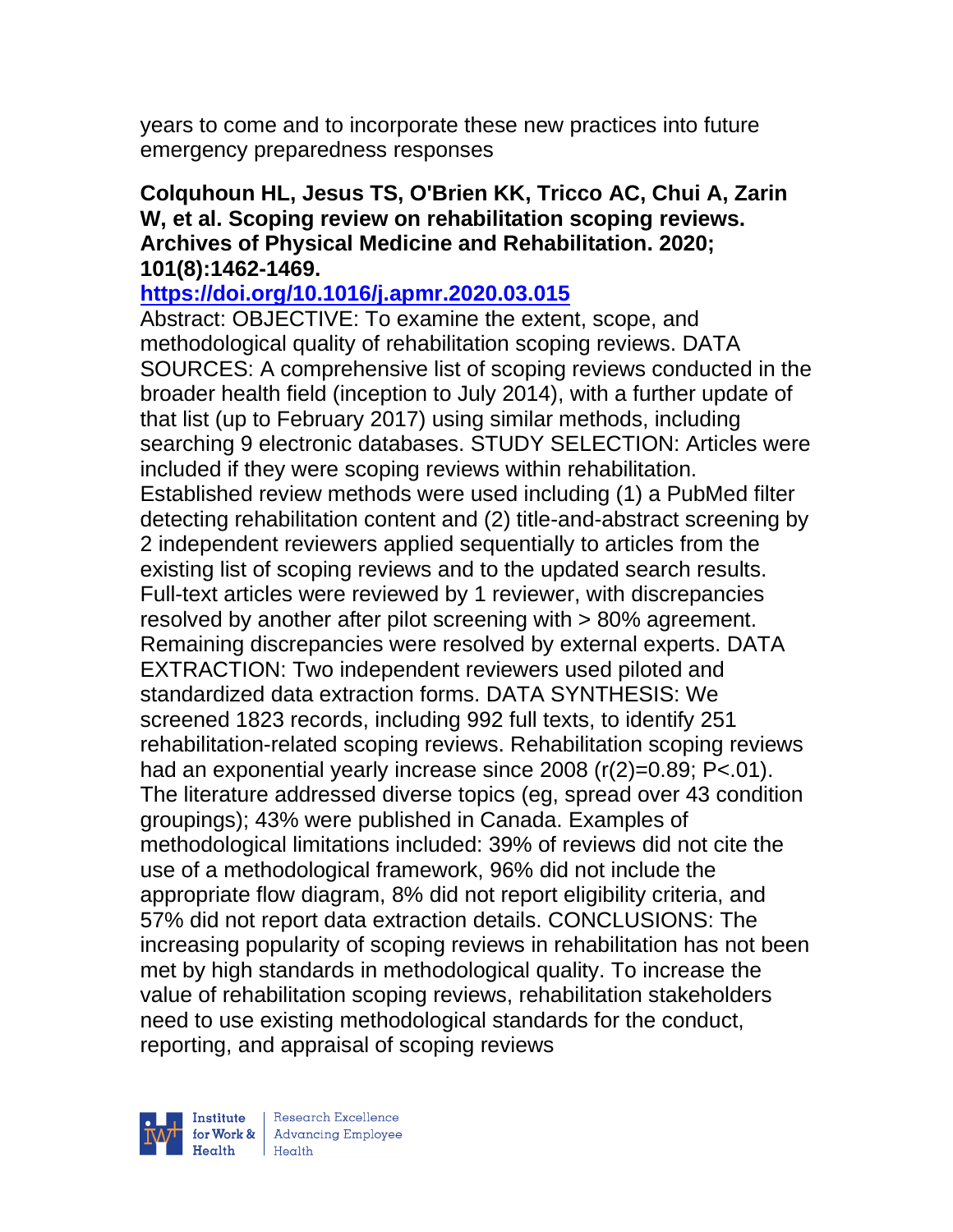**Contractor AA, Weiss NH, Kearns NT, Caldas SV, and Dixon-Gordon KL. Assessment of posttraumatic stress disorder's E2 criterion: development, pilot testing, and validation of the Posttrauma Risky Behaviors Questionnaire. International Journal of Stress Management. 2020; 27(3):292-303. <https://doi.org/10.1037/str0000145>** 

# **Dewa CS, Weeghel JV, Joosen MC, and Brouwers EP. What could influence workers' decisions to disclose a mental illness at work? International Journal of Occupational and Environmental Medicine. 2020; 11(3):119-127.**

**<https://doi.org/10.34172/ijoem.2020.1870> [open access]** Abstract: BACKGROUND: Stigma can be a barrier for workers experiencing a mental illness to access accommodations at work. However, work accommodations may be necessary to maintain a worker's ability to work. Therefore, it may be important to develop effective interventions to address workplace stigma. OBJECTIVE: To determine (1) what proportion of workers would probably disclose their mental health issue to their manager, (2) what are the motivating factors for the decision of whether or not to disclose, and (3) what would potentially change the disclosure decision? METHODS: A link to a Web-based questionnaire was sent to a nationally representative sample of 1671 Dutch adults over 18 years of age. The response rate was 74%. We focused on the 892 respondents who indicated they were either employed for pay or looking for employment, not in management positions, and never experienced a mental health issue. This group comprised 73% of the total sample. They were asked if they would disclose their mental health issue to their manager. For what reasons would they disclose/not disclose the issue? And, what could change their decision? RESULTS: We found that almost 75% of workers would disclose to their managers. The perceived relationship with their managers and feelings of responsibility to their workplaces were important contributors to the decision. A large minority of workers would not tell, preferring to deal with their issues alone. In addition, a significant proportion of workers would choose not to disclose fearing negative consequences. CONCLUSION: Our results indicate that the majority of these Dutch workers would disclose a mental health issue to their managers. The relationship with the manager plays a central role. The advice from a trusted



| Research Excellence for Work & Advancing Employee<br>Health Health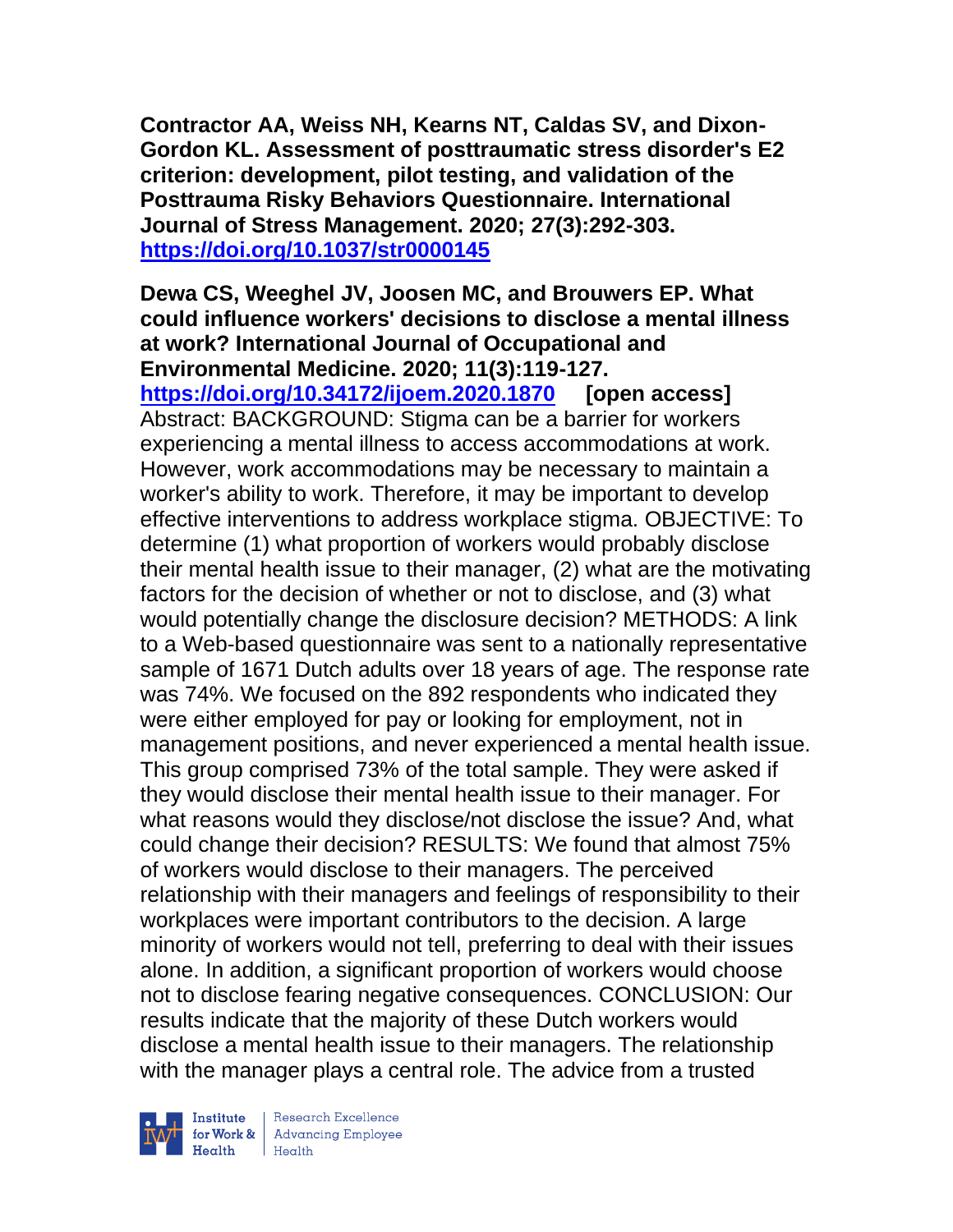individual and the experiences of colleagues are also significant factors in the disclosure decision

### **Evans MK. Covid's color line: infectious disease, inequity, and racial justice. New England Journal of Medicine. 2020; 383(5):408-410.**

**<https://doi.org/10.1056/NEJMp2019445>** 

**Halonen JI, Manty M, Pietilainen O, Kujanpaa T, Kanerva N, Lahti J, et al. Physical working conditions and subsequent disability retirement due to any cause, mental disorders and musculoskeletal diseases: does the risk vary by common mental disorders? Social Psychiatry and Psychiatric Epidemiology. 2020; 55(8):1021-1029.** 

### **<https://doi.org/10.1007/s00127-019-01823-6>**

Abstract: PURPOSE: Physical work exposures and common mental disorders (CMD) have been linked to increased risk of work disability, but their joint associations with disability retirement due to any cause, mental disorders or musculoskeletal diseases have not been examined. METHODS: The data for exposures and covariates were from the Finnish Helsinki Health Study occupational cohort surveys in 2000-2002, 2007 and 2012. We used 12,458 observations from 6159 employees, who were 40-60Â years old at baseline. CMD were measured by the General Health Questionnaire (GHQ-12, cut-off point 3+). Four self-reported work exposures (hazardous exposures, physical workload, computer and shift work) were combined with CMD and categorized as "neither", "work exposure only", "CMD only", and "both". Associations with register-based disability retirement were assessed with Cox proportional hazards models for sample survey data adjusting for confounders over 5-year follow-up. Additionally, synergy indices were calculated for the combined effects. RESULTS: Those reporting CMD and high physical workload had a greater risk of disability retirement due to any cause (HR 4.26, 95% CI 3.60-5.03), mental disorders (HR 5.41, 95% CI 3.87-7.56), and musculoskeletal diseases (HR 4.46, 95% CI 3.49-5.71) when compared to those with neither. Synergy indices indicated that these associations were synergistic. Similar associations were observed for CMD and hazardous exposures, but not for combined exposures to CMD and computer or shift work. CONCLUSIONS: Identification of

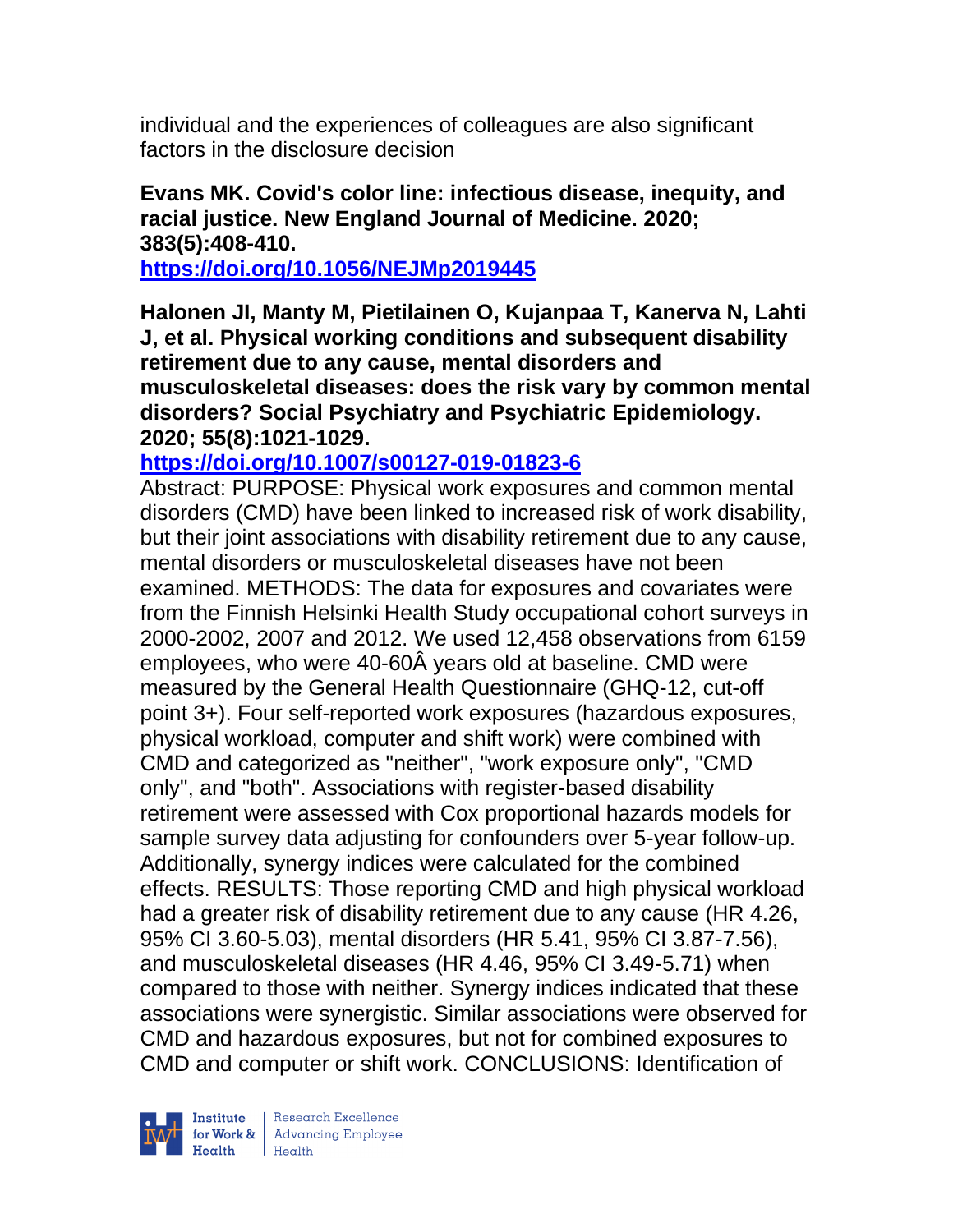mental health problems among employees in physically demanding jobs is important to support work ability and reduce the risk of premature exit from work due to disability

#### **Karimi A, Dianat I, Barkhordari A, Yusefzade I, and Rohani-Rasaf M. A multicomponent ergonomic intervention involving individual and organisational changes for improving musculoskeletal outcomes and exposure risks among dairy workers. Applied Ergonomics. 2020; 88:103159. <https://doi.org/10.1016/j.apergo.2020.103159>**

Abstract: A field intervention study was implemented to evaluate the effects of individual (physical exercise programme and worker ergonomics training) and organisational changes (optimising workrest schedule and revised task procedure) on musculoskeletal outcomes and their exposure risks among milking workers in a dairy plant. A questionnaire survey (including the Cornell Musculoskeletal Discomfort Questionnaire [CMDQ]) and direct observations of working postures by using the Quick Exposure Check (QEC) method were used at baseline and 12-month follow-up. Shoulder, lower back and neck discomfort were found to be the most common problems. The results showed significant improvements in the frequency (neck, shoulder, lower back, forearm and knee symptoms), severity (shoulder, lower back and knee symptoms) and interference with work (particularly due to lower back symptoms) as well as in the exposure risks to musculoskeletal problems (using the QEC method) after the intervention. The findings support the effectiveness of implemented multiple component intervention for improving musculoskeletal health and exposure risks in the studied occupational group

### **Nambiema A, Bodin J, Fouquet N, Bertrais S, Stock S, Aublet-Cuvelier A, et al. Upper-extremity musculoskeletal disorders: how many cases can be prevented? Estimates from the COSALI cohort. Scandinavian Journal of Work, Environment & Health. 2020; [epub ahead of print].**

# **<https://doi.org/10.5271/sjweh.3911>**

Abstract: Objective This study aimed to estimate the proportion and number of incident upper-extremity musculoskeletal disorders (UEMSD) cases attributable to occupational risk factors in a working

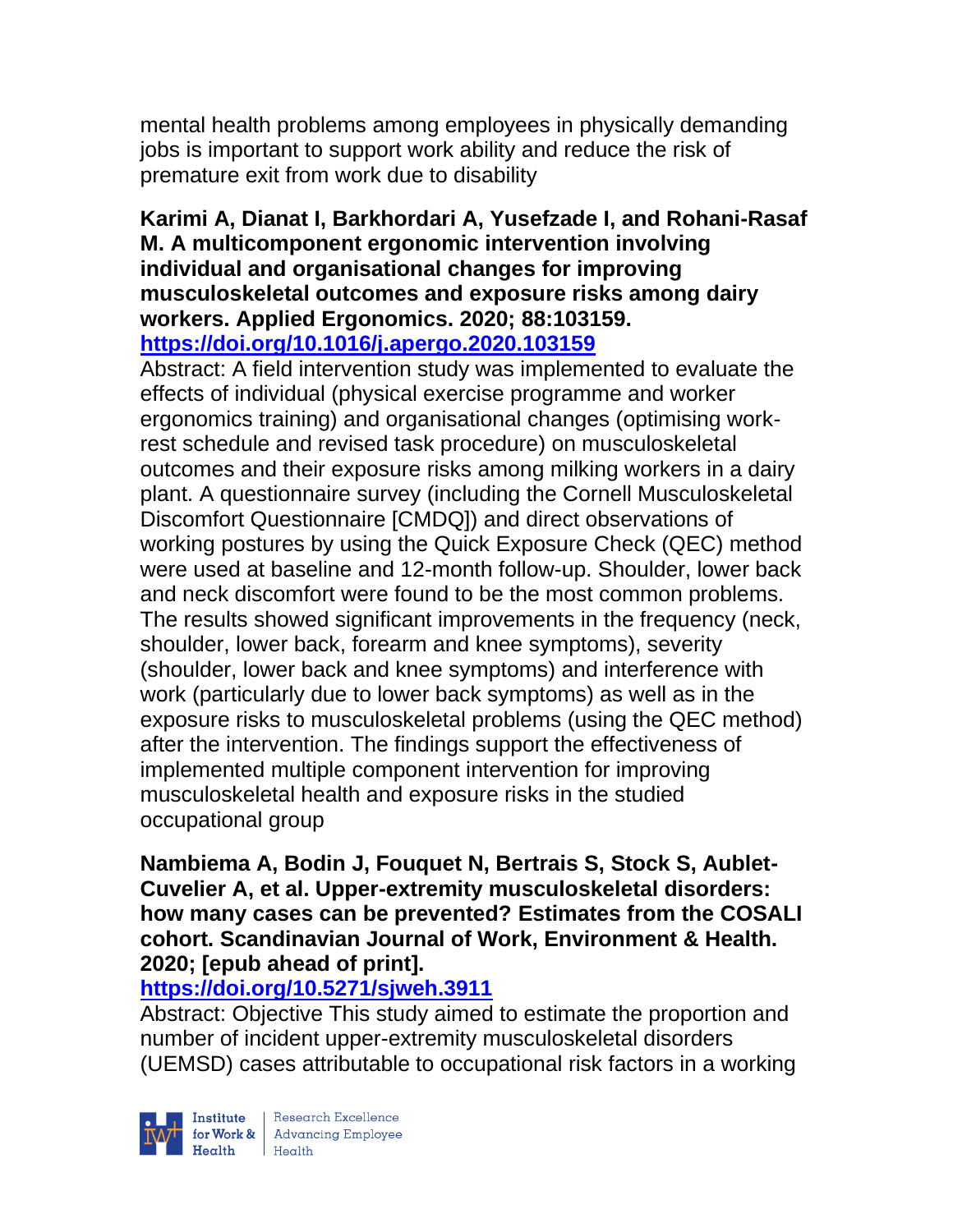population. Methods Between 2002-2005, occupational physicians randomly selected 3710 workers, aged 20-59, from the Pays de la Loire (PdL) region. All participants underwent a standardized clinical examination. Between 2007-2010, 1611 workers were re-examined. This study included 1246 workers who were free of six main clinically diagnosed UEMSD at baseline but were diagnosed with at least one of these UEMSD at follow-up [59% of men, mean age: 38 (standard deviation 8.6) years]. Relative risks and population-attributable fractions (PAF) were calculated using Cox multivariable models with equal follow-up time and robust variance. The total number of incident UEMSD in the PdL region was estimated after adjustment of the sample weights using 2007 census data. The estimated number of potentially avoidable UEMSD was calculated by multiplying PAF by the total number of incident UEMSD in PdL. Results At follow-up, 139 new cases of UEMSD (11% of the study sample) were diagnosed. This represented an estimated 129 320 incident cases in the PdL in 2007. Following adjustment for personal factors, 26 381 (20.4% of all incident UEMSD) were attributable to high physical exertion, 16 682 (12.9%) to low social support, and 8535 (6.6%) to working with arms above shoulder level. Conclusions A large number and important proportion of incident UEMSD may be preventable by reducing work exposures to physical exertion and working with arms above shoulder level as well as improving social support from co-workers/supervisors

### **Nguyen TH, Hoang DL, Hoang TG, Pham MK, Bodin J, Dewitte JD, et al. Prevalence and characteristics of multisite musculoskeletal symptoms among district hospital nurses in Haiphong, Vietnam. BioMed Research International. 2020; 2020:3254605.**

**<https://doi.org/10.1155/2020/3254605> [open access]** Abstract: BACKGROUND: Musculoskeletal disorders (MSDs) are commonly observed among workers around the world. These diseases not only affect the health of workers, their quality of life, and their performance, but the effects of such diseases also represent a great burden for the health and social systems. These issues are even more prevalent in developing countries, and nurses are no exception. Many studies worldwide have shown a high prevalence of work-related MSDs in each body position among nurses. However, there are very few studies that have mentioned multisite



Research Excellence for Work & | Advancing Employee Health Health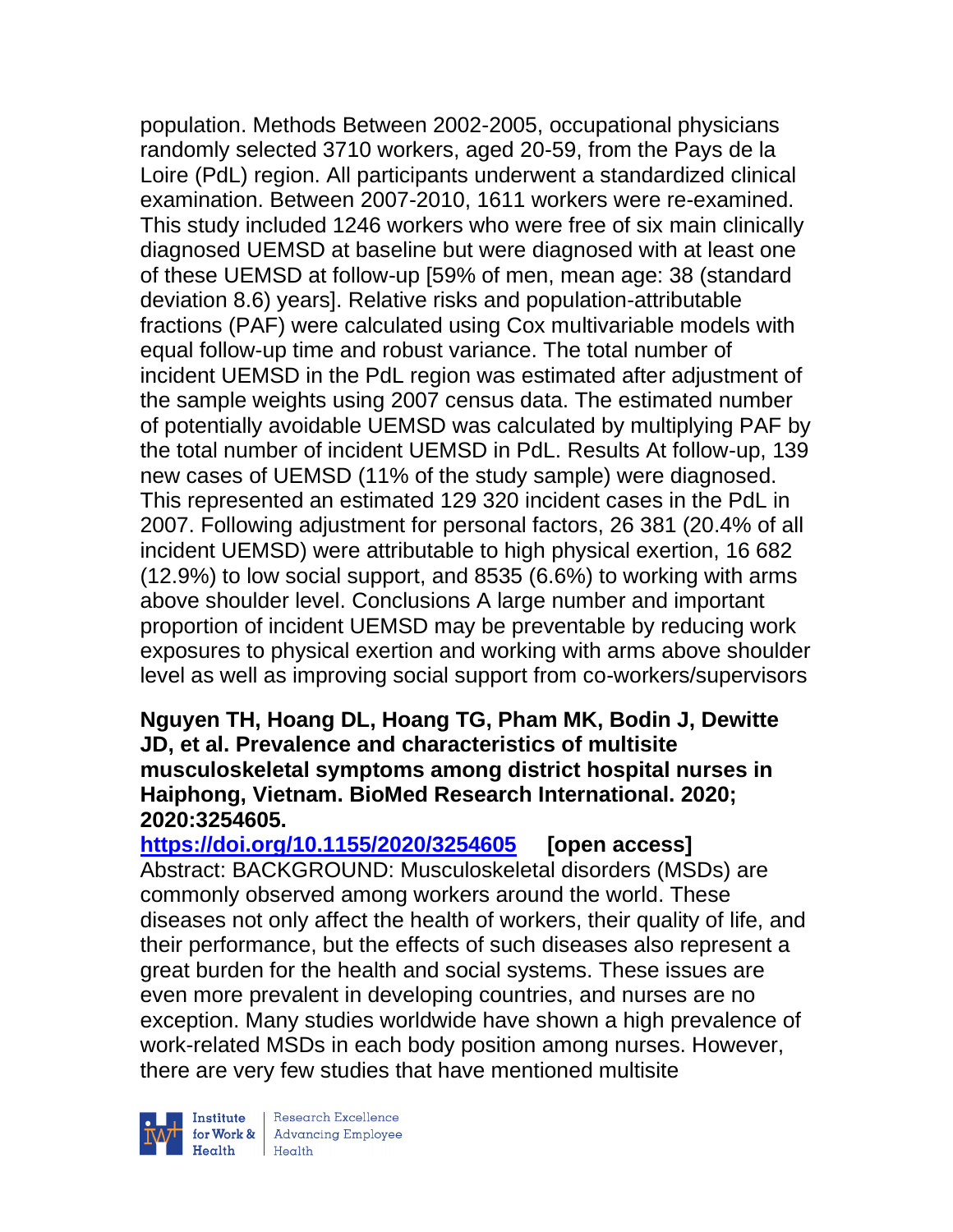musculoskeletal symptoms (MMS). OBJECTIVES: To describe the prevalence and characteristics of MMS among district hospital nurses in Haiphong, Vietnam. Material and Methods. A cross-sectional study was carried out on 1179 nurses working in all 15 district hospitals using the Modified Nordic Questionnaire at 9 anatomical sites on the body (neck, shoulder/upper arm, elbow/forearm, wrist/hand, upper back, lower back, hip/thigh, knee/lower leg, and ankle/foot). The following main indicators were calculated: the prevalence of musculoskeletal symptoms (MS) (at least 1 of 9 sites), MMS (two or more sites), and widespread musculoskeletal symptoms (WMS) (MS of the upper limb, the lower limb, and the back or the neck). RESULTS: The prevalence of MS during the past 12 months and symptoms lasting for at least 30 days was 60.6% and 17.2% in men and 77.6% and 21.5% in women, respectively. The lower back, neck, upper back, and shoulder/upper arm were the most common sites affected. In terms of MMS, the prevalence was 37.6% in men and 57.1% in women during the past 12 months while 8.6% of men and 11.3% of women reported that symptoms lasted for at least 30 days. The prevalence of MMS tended to increase with age, seniority, having a history of musculoskeletal diseases, and in nurses working in district hospitals located in urban areas. Nearly 90% of MMS concerned two or three anatomical regions during the past 12 months, and almost 80% of MMS lasting at least 30 days involved two or three anatomical regions. The prevalence of WMS was 10.4% in men and 18.6% in women during the past 12 months and 0.9% in men and 2.1% in women lasting at least 30 days. CONCLUSIONS: This study showed the high prevalence of MMS and WMS among nursing staff. Further and more extensive research is needed to improve our understanding of multisite musculoskeletal symptoms and act as the foundation for developing preventive measures for nurses

**Okuda Y, Iwasaki S, Deguchi Y, Nitta T, Mitake T, Sakaguchi A, et al. Burnout and occupational stressors among non-medical occupational health staff. Occupational Medicine. 2020; 70(1):45- 51.** 

# **<https://doi.org/10.1093/occmed/kqz160>**

Abstract: BACKGROUND: The work required to assist individuals in improving their mental health is stressful and known to be associated

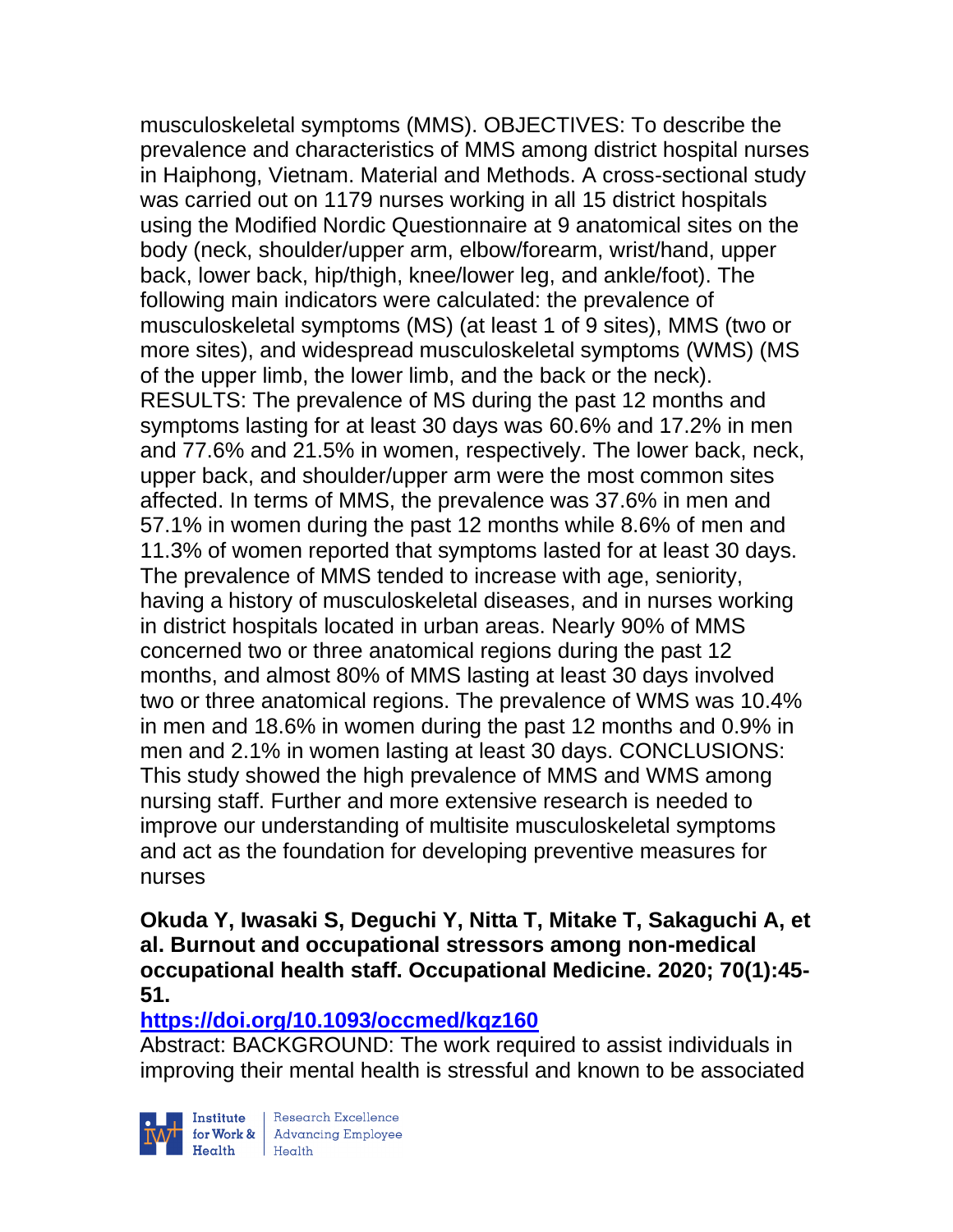with burnout. In Japanese companies, non-medical occupational health (OH) staff often take the role of maintaining and improving workers' mental health. However, few studies have examined burnout in this population. AIMS: To assess the relationship between burnout and occupational stressors among non-medical OH staff. METHODS: We conducted a cross-sectional study of OH staff who had participated in mental health seminars between 2016 and 2018. Occupational stressors were assessed using the Japanese version of the Job Content Questionnaire. Burnout was assessed using the Japanese version of the Maslach Burnout Inventory. RESULTS: We administered the survey to 230 non-medical OH staff, of which 188 completed the questionnaire. According to a hierarchical multiple linear regression analysis, high job demands were associated with greater emotional exhaustion, depersonalization and personal accomplishment. Greater job control was associated only with higher personal accomplishment. Lower job support was associated with greater emotional exhaustion and depersonalization. CONCLUSIONS: The present study found relationships between

occupational stressors and burnout dimensions among OH staff. To avoid burnout among non-medical OH staff, it is important to take measures against occupational stressors, especially job demands and low levels of job support

#### **Pedersen J, Schultz BB, Madsen IEH, Solovieva S, and Andersen LL. High physical work demands and working life expectancy in Denmark. Occupational and Environmental Medicine. 2020; 77(8):576-582.**

**<https://doi.org/10.1136/oemed-2019-106359> [open access]** Abstract: OBJECTIVE: In most European countries, political reforms gradually increase the statutory retirement age to counter the economic costs of a growing elderly population. However, working to a high age may be difficult for people with hard physical labour. We aim to study the impact of high physical work demands on working life expectancy (WLE). METHODS: We combined physical work demands assessed by job exposure matrix (JEM) and longitudinal high-quality national registers (outcome) in 1.6 million Danish workers to estimate WLE and years of sickness absence, unemployment and disability pension. The JEM value for physical work demand is a summarised score of eight ergonomic exposures for 317 occupations



| Research Excellence **Institute** Research Excellence<br> **Fractional Advancing Employee**<br> **Health** Health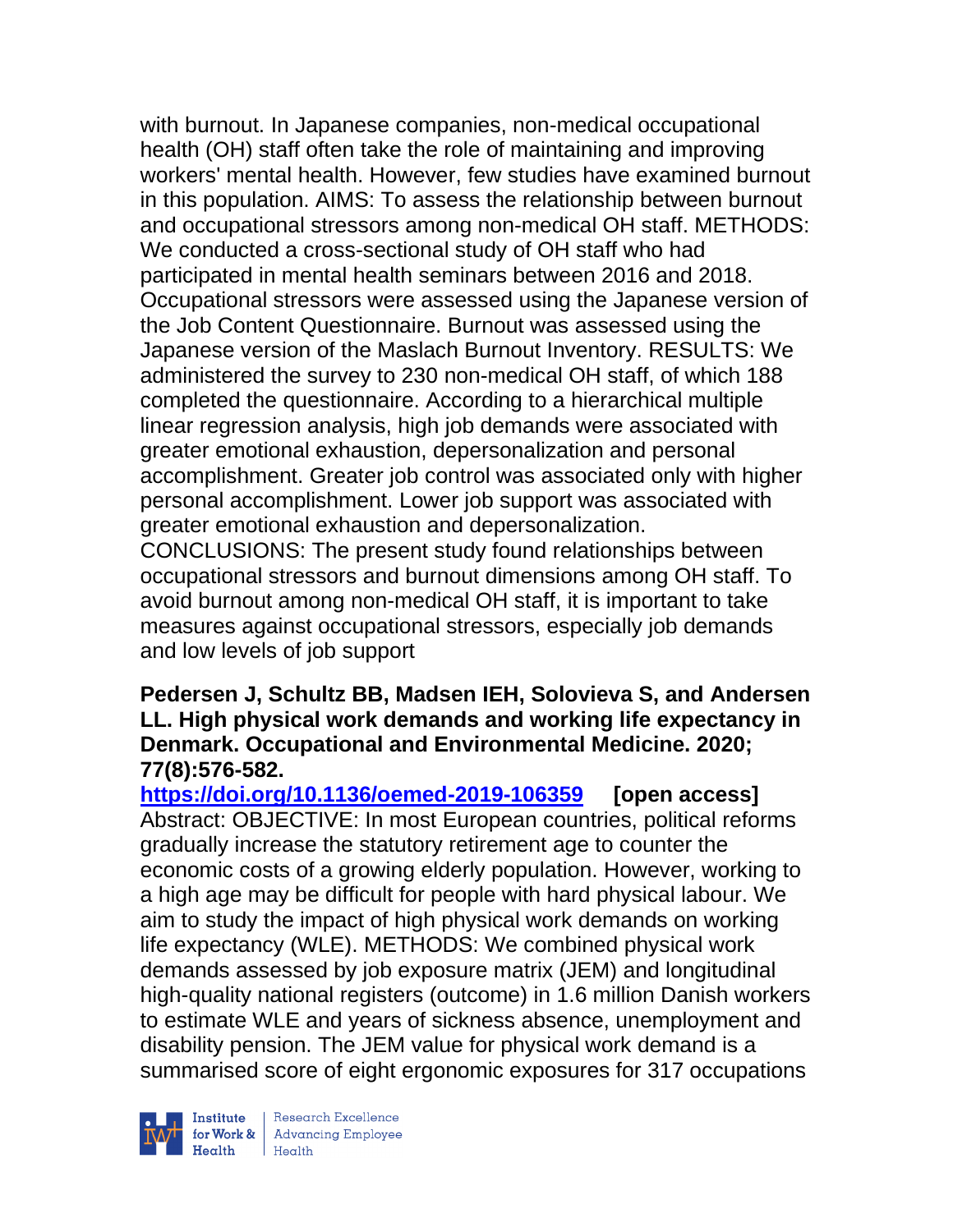groups, sex and age. The WLE was estimated using a multistate proportional hazards model in a 4-year follow-up period. RESULTS: Individuals with high physical work demands had a significantly lower WLE, than those with low physical work demands, with largest differences seen among women. At age 30 years, women with high physical work demands can expect 3.1 years less working, 11 months more of sickness absence and 16 months more of unemployment than low-exposed women. For 30-year-old men, the corresponding results were 2.0 years, 12 months and 8 months, respectively. CONCLUSION: Our findings show that high physical work demands are a marked risk factor for a shortened working life and increased years of sickness absence and unemployment. The results are important when selecting high-risk occupations, and expand the knowledge base for informed political decision making concerning statutory retirement age

**Potvin L. Public health saves lives: sad lessons from COVID-19. Canadian Journal of Public Health. 2020; 111(3):308-311. <https://doi.org/10.17269/s41997-020-00344-z> [open access]**

**Quinlan E, Robertson S, Urban AM, Findlay IM, and Bilson B. Ameliorating workplace harassment among direct caregivers in Canada's healthcare system: a theatre-based intervention. Work, Employment and Society. 2020; 34(4):626-643. <https://doi.org/10.1177/0950017019867279>** 

# **Shaw WS, Roelofs C, and Punnett L. Work environment factors and prevention of opioid-related deaths. American Journal of Public Health. 2020; 110(8):1235-1241.**

**<https://doi.org/10.2105/AJPH.2020.305716> [open access]** Abstract: Opioid use disorder (OUD) and opioid overdose deaths (OODs) are prevalent among US workers, but work-related factors have not received adequate attention as either risk factors or opportunities for OOD prevention. Higher prevalence of OOD in those with heavy physical jobs, more precarious work, and limited health care benefits suggest work environment and organizational factors may predispose workers to the development of OUD. Organizational policies that reduce ergonomic risk factors, respond effectively to employee health and safety concerns, provide access to

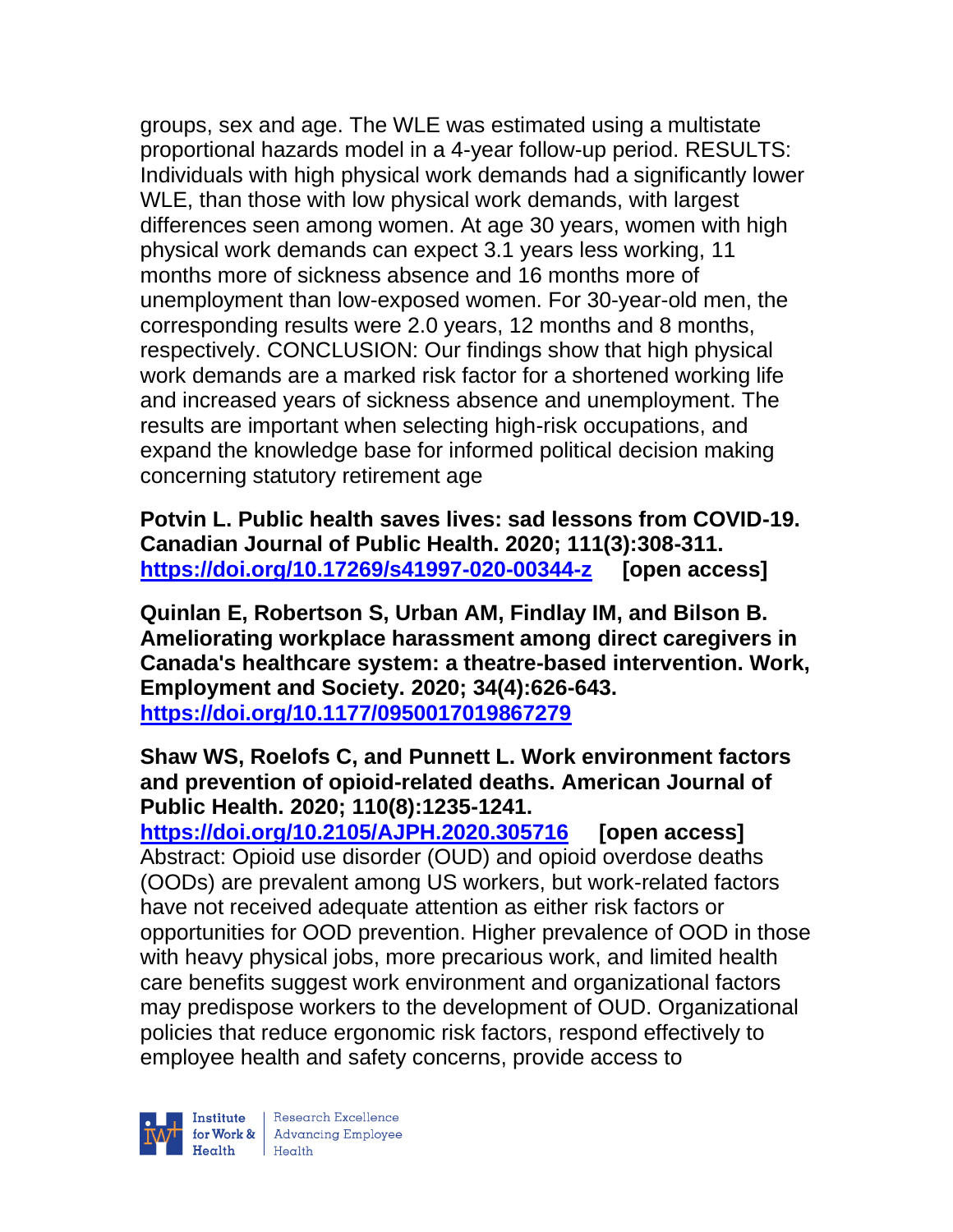nonpharmacologic pain management, and encourage early substance use treatment are important opportunities to improve outcomes. Organizational barriers can limit disclosure of pain and help-seeking behavior, and opioid education is not effectively integrated with workplace safety training and health promotion programs. Policy development at the employer, government, and association levels could improve the workplace response to workers with OUD and reduce occupational risks that may be contributing factors

Opioid use disorder (OUD) and opioid overdose deaths (OODs) are prevalent among US workers, but work-related factors have not received adequate attention as either risk factors or opportunities for OOD prevention. Higher prevalence of OOD in those with heavy physical jobs, more precarious work, and limited health care benefits suggest work environment and organizational factors may predispose workers to the development of OUD. Organizational policies that reduce ergonomic risk factors, respond effectively to employee health and safety concerns, provide access to nonpharmacologic pain management, and encourage early substance use treatment are important opportunities to improve outcomes. Organizational barriers can limit disclosure of pain and help-seeking behavior, and opioid education is not effectively integrated with workplace safety training and health promotion programs. Policy development at the employer, government, and association levels could improve the workplace response to workers with OUD and reduce occupational risks that may be contributing factors

#### **Shires A, Sharpe L, Davies JN, and Newton-John TRO. The efficacy of mindfulness-based interventions in acute pain: a systematic review and meta-analysis. Pain. 2020; 161(8):1698- 1707.**

### **<https://doi.org/10.1097/j.pain.0000000000001877>**

Abstract: Recent meta-analyses have shown mindfulness-based interventions (MBIs) to be effective for chronic pain, but no pooled estimates of the effect of MBIs on acute pain are available. This meta-analysis was conducted to fill that gap. A literature search was conducted in 4 databases. Articles were eligible if they reported on randomized controlled trials of MBIs for people with acute pain and one of the following outcomes: pain severity, pain threshold, pain



| Research Excellence for Work & Advancing Employee<br>Health Health